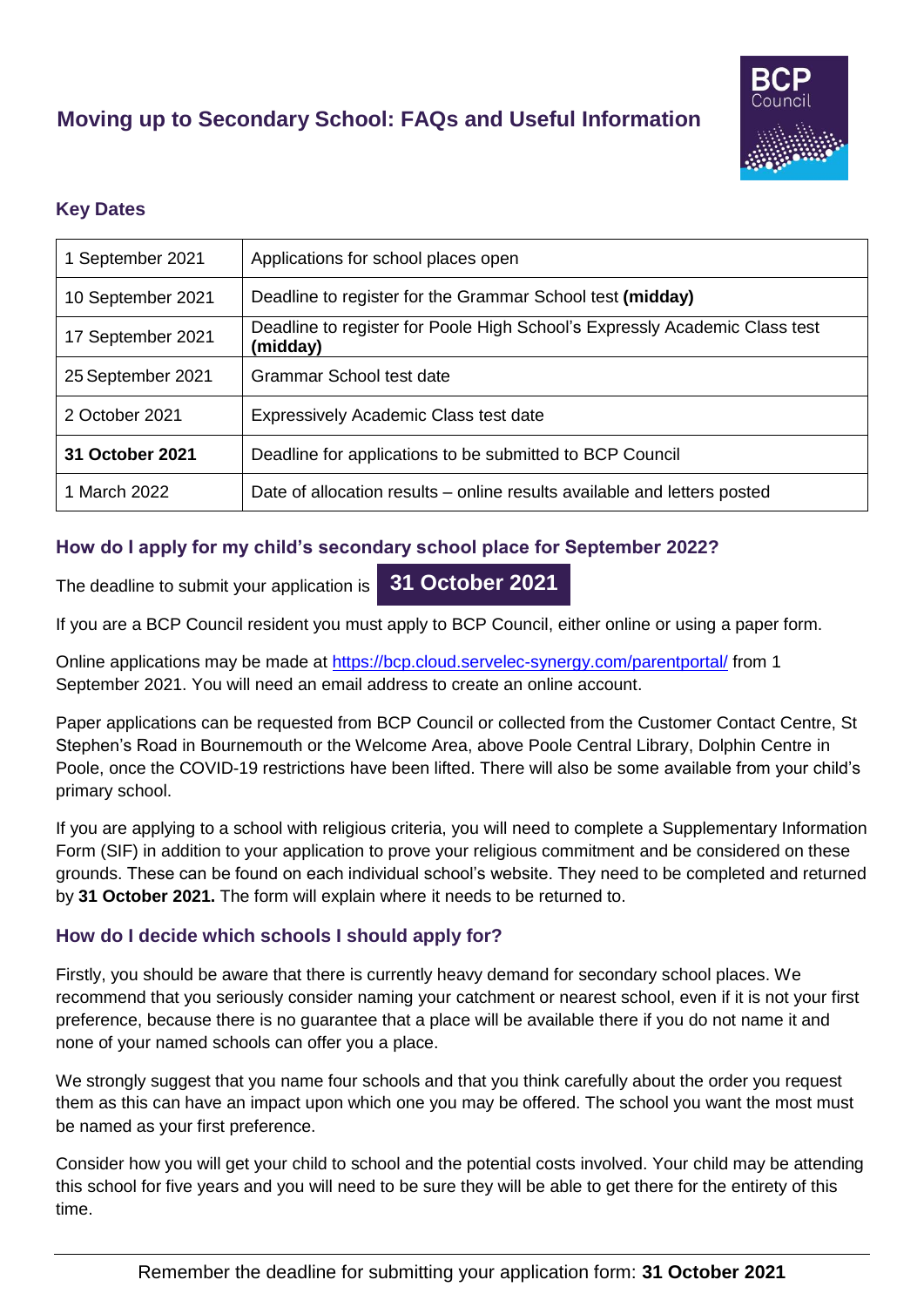If you apply for and are offered a place at a school which is not your local school, you will not usually qualify for free transport and will have to take on the costs yourself.

You may find it useful to look at Ofsted reports and the websites for the schools you are considering. You can also look at the breakdown of last year's allocation. This shows how many applications were made for each school, and how many places were refused. However, this should only be used as a guide. You can find these statistics on the BCP website.

You can only apply for a school which has a point of entry in Year 7. If you are interested in a school where Year 7 is not the typical point of entry for the school, you will need to check how to apply.

## **When do I need to return my application?**

All applications from BCP Council residents (online and paper) must be submitted by

# **31 October 2021**

The online system will automatically close after 11:59pm on 31 October and no further applications can then be submitted. Paper forms will need to arrive in the post on 31 October to be considered on-time.

Paper forms can be returned to the following addresses:

- School Admissions Team, Town Hall, Bournemouth, BH2 6DY
- School Admissions Team, Dolphin Centre, Poole, BH15 1SA

#### **Am I guaranteed a place at one of the schools I name?**

No. The law is clear that parents have the right to express a preference for a school they wish their child to attend. Preference is not the same as choice. The law does not give parents the right to choose a particular school for their child and to have this choice met.

It is possible that you will not be offered a place at one of the schools you name, for example if you do not live near any of them, or (for church schools) you do not fulfil the school's religious criteria, or (for grammar schools) your child does not pass the entrance test.

This is why we always recommend that you consider naming your catchment or nearest school as one of your preferences.

If none of your requested schools can offer you a place, and you live within the BCP Council area, your child will be offered a place at another school with vacancies. If you live outside of the BCP Council area, you should contact your home Local Authority to find out what they will do in this event.

## **How do I apply for a place at a Grammar School?**

You must name the grammar school as one of your preferences on your Local Authority preference form and submit it by **31 October 2021**. Sitting and passing the test is not an application for a place.

If you are applying for a place at one of the grammar schools in Bournemouth or Poole, your child will need to sit a test. You will need to register her/him for testing. The deadline to register for testing is **12 noon** on **10 September 2021**. Registration forms can be downloaded from the schools' websites or requested from the schools directly.

The tests will take place on Saturday **25 September 2021**, where pupils will be tested in Maths, English and Verbal Reasoning. Results will be posted in the third week of October 2021 so you will know if your child has passed the test before you need to submit your application.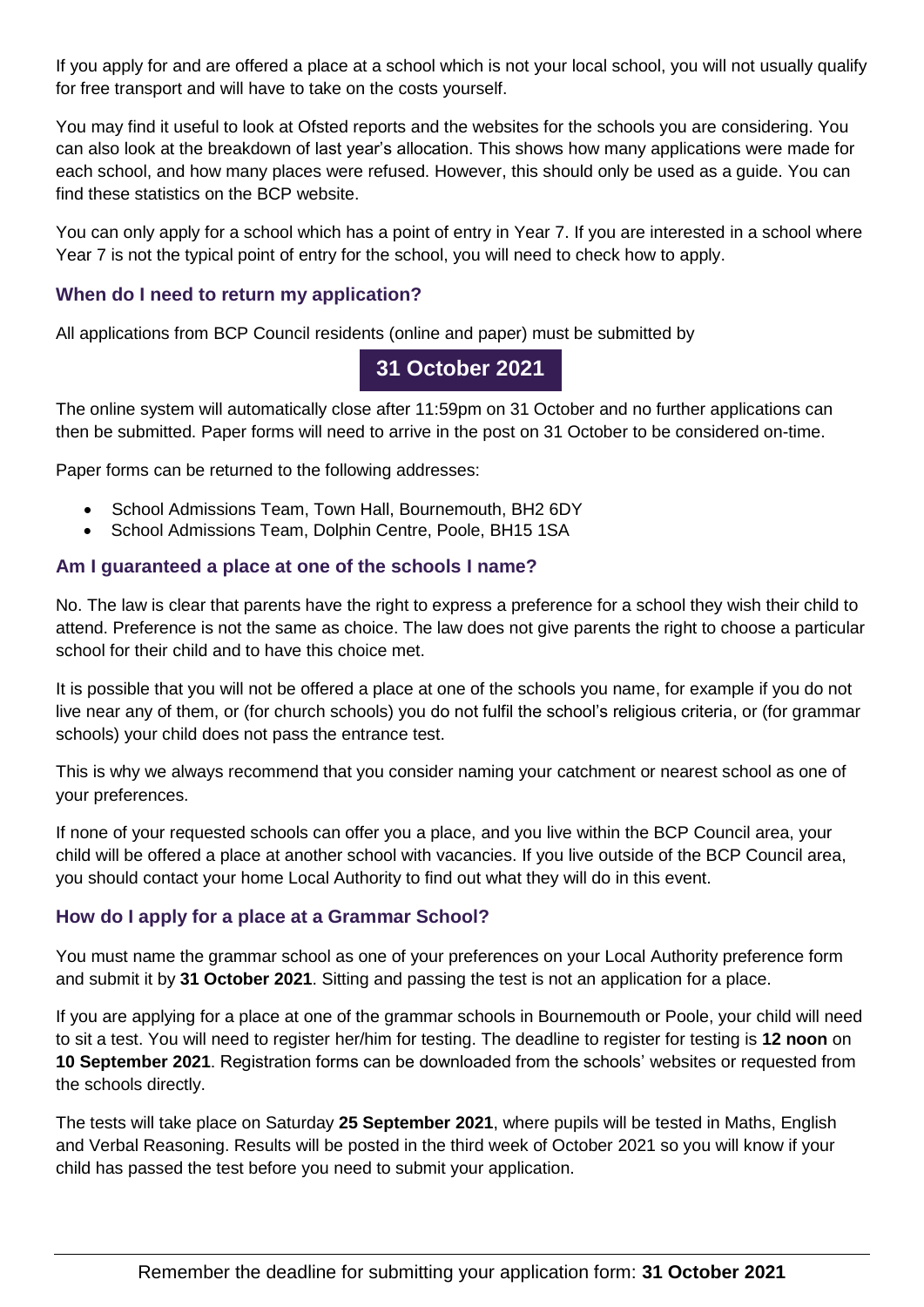## **How do I apply for a place for the Expressly Academic Class in Poole High School?**

You must name the school as one of your preferences on your Local Authority preference form and submit it by **31 October 2021**. Sitting the test is not an application for a place.

If you want your child to be considered for the Expressly Academic Class at Poole High School you will need to register your child for them to sit the test. The deadline for this is **midday** on **17 September 2021.**  No late registrations to sit the test are accepted by the school after this time.

The test takes place on Saturday **2 October 2021**. Children will be tested in Maths, English and sit a Reasoning Test. For more information about the tests, please contact the school direct.

The Expressly Academic Class comprises students who have been selected as a result of tests taken in the September preceding the year of entry and is limited to 10% of the school's intake in year 7. Places are allocated to the 32 who receive the highest marks in tests and who have not been made a higher preference offer by another school.

## **I'm a BCP Council resident, am I able to apply for schools outside of the BCP Council area?**

Yes. You can list any schools on your BCP Council application, including those outside of the BCP Council area.

## **Where do I apply if I am not a BCP Council resident?**

If you are not a BCP resident, you must apply to the Authority where you live (this would be where you pay your council tax). You can apply for schools located within the BCP Council area on another authority's form if you wish.

## **Where can I get help and advice about the process of applying for a secondary school place?**

For information about schools in the BCP Council area you can speak to a member of the Children's Information Service (CIS) on 01202 123222 or email at [cis@bcpcouncil.gov.uk,](mailto:cis@bcpcouncil.gov.uk) or the School Admissions Team on 01202 127963 or email [school.admissions@bcpcouncil.gov.uk.](mailto:school.admissions@bcpcouncil.gov.uk)

Our contact centres are currently closed to the public due to the Coronavirus (COVID-19). Please check our website for updates on when they may be open again.

You can also read our Parent's Guide, which will be available online at www.bcpcouncil.gov.uk from 1 September 2021.

#### **What happens if my application is late?**

If your application is not received by the closing date of **31 October 2021** it will be classed as late. All applications received by **31 October 2021** will be considered before yours and the chance of getting the place you want may be reduced.

#### **How will I know if you have received my application?**

Online applicants will receive an automatic email confirming the application has been received. Once the application has been uploaded you will receive another email to confirm this. Please check your spam and junk folders if you do not receive one in your usual inbox. If you apply on paper you can telephone or email to find out if your application has been received.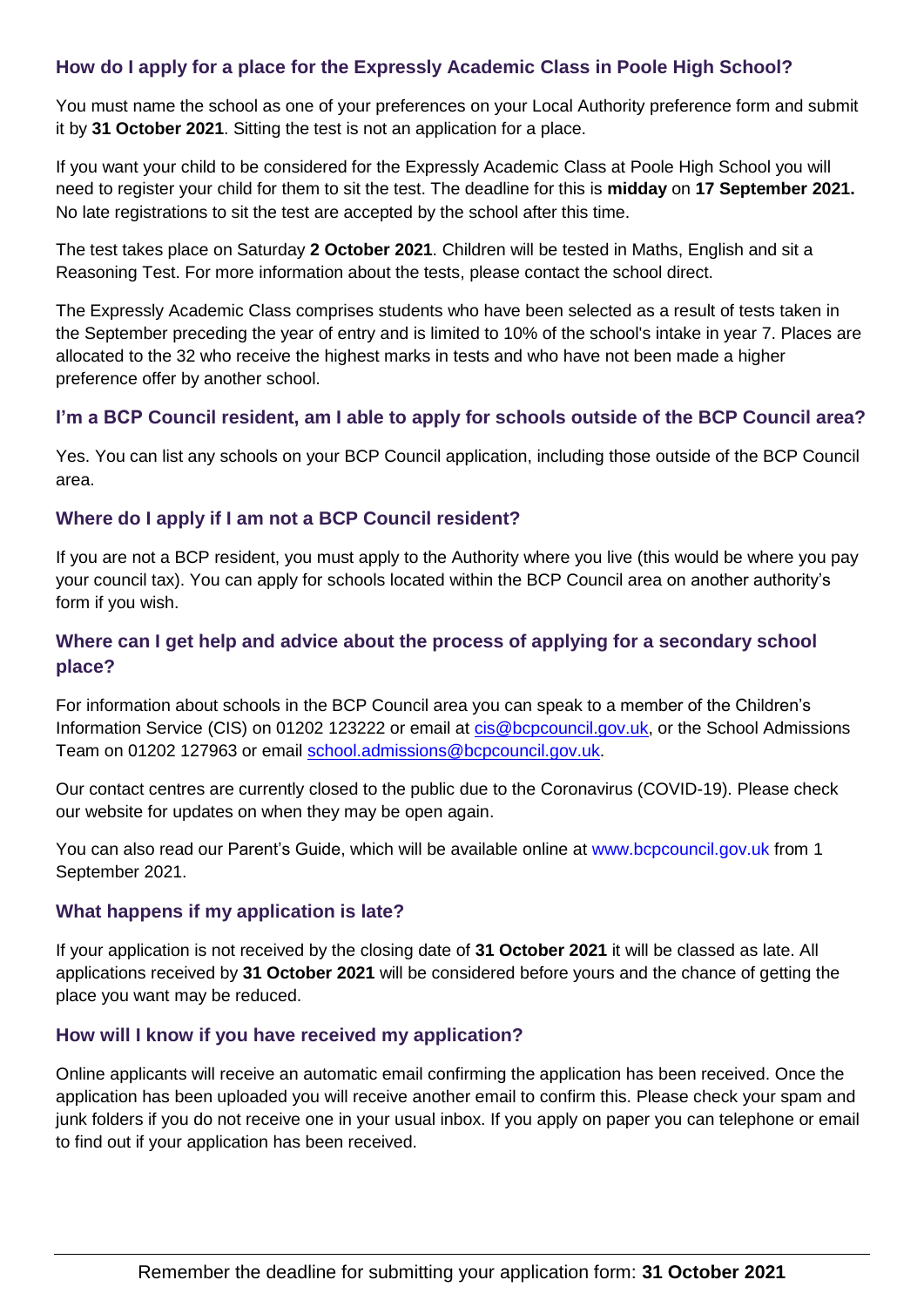#### **What happens if my child lives part time with each parent?**

Only one application and address can be considered for each pupil. If parents are separated, you must come to an agreement about the schools you apply for. Where a child lives at more than one address you will need to check each school's admission policy to see how they will decide which address to use.

#### **When will I hear?**

All on time applicants who provided a valid email address will receive an email containing a link to a PDF copy of their offer letter on 1 March 2022. They will be able to download and print this letter and return the reply slip by post or email. Online applicants will be able to log in to their accounts mid-morning on 1 March 2022 and complete the reply online.

Letters will be sent on 1 March 2022 to all applicants who have not provided a valid email address.

You can accept a place online, by email or by returning the paper reply slip. Details will be provided in the offer letter.

## **What if I forget the password to my online account?**

BCP Council are unable to help with forgotten passwords so it's important that you remember the one you choose.

All passwords contain at least one upper case and at least one lower case letter, and at least one number.

If you are unable to log in to your account, you will still have your notification letter emailed to you on 1 March 2022. You do not need a password to open your emailed letter.

We are not usually able to give results on the telephone.

## **What if I do not get offered the school I want?**

If we are unable to offer you any of the schools you have requested and you are a BCP Council resident, we will offer you a place at a school with vacancies. This may not be close to your house.

If you are not a BCP Council resident, you will need to speak to your home Authority to find out what action they take in these circumstances.

You will find out from your offer letter how the waiting lists work for the schools that have refused your child a place. You may also request additional preferences at this stage if you wish. These will be dealt with after all the late applications have been processed.

If you decide to appeal against a decision not to offer your child a place, you will need to contact the schools who have refused your child a place, to ask about their appeal process.

We strongly recommend that you accept whatever school is offered to you, as it may not be available again if you decline it straight away. If you are offered a different school at a later date (such as at appeal or from the waiting list), you can *then* decline the original offer. Accepting a place at one school will not affect any waiting lists, applications or appeals for any other schools.

#### **Will a place offered to my child ever be taken away?**

An offered place may be withdrawn if you do not respond to the offer within a reasonable timescale. The deadline to respond to the offer will be included on the letter you receive.

We may also withdraw a place if it was offered based upon a fraudulent or misleading application, such as under a false address.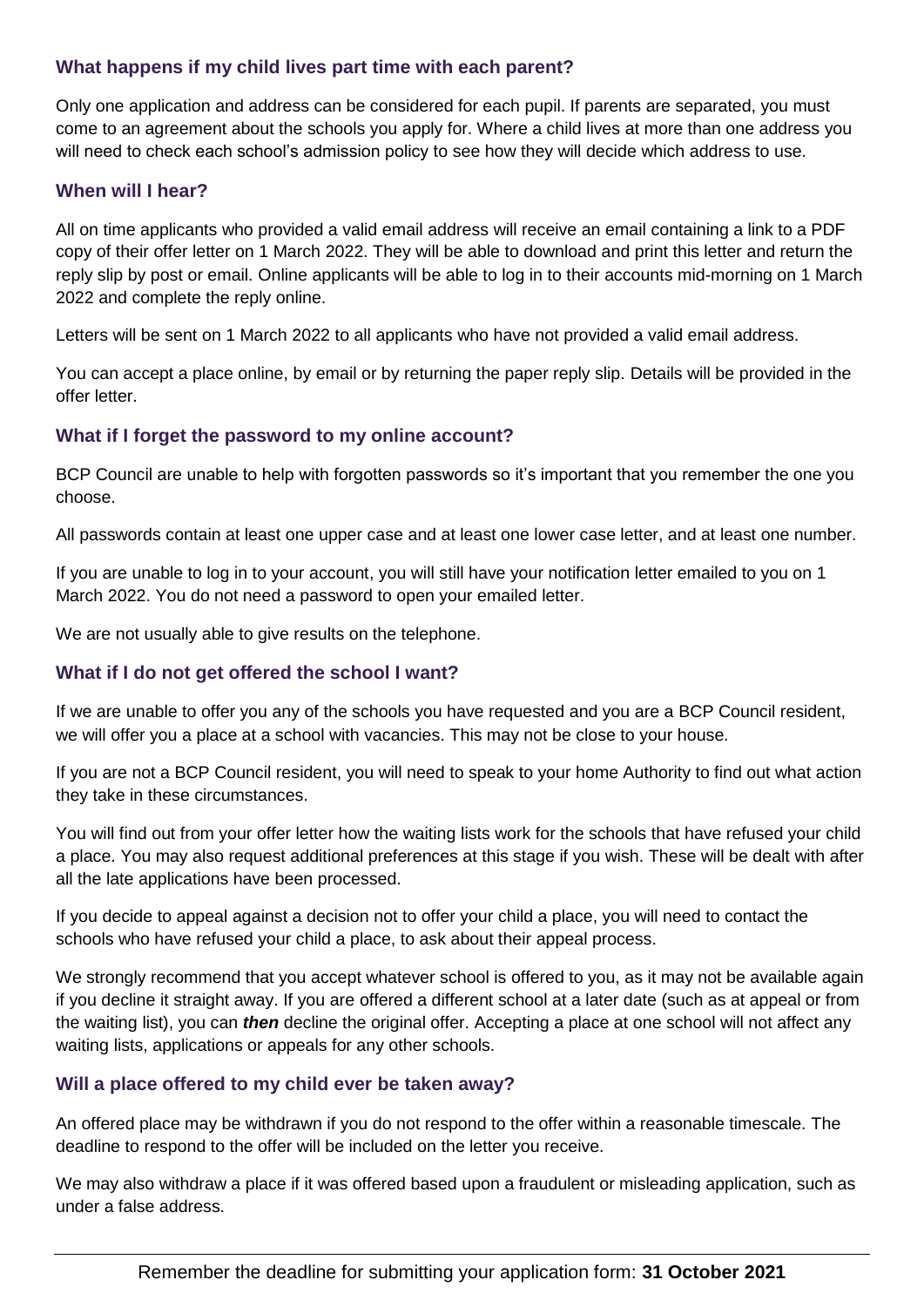## **My child has Special Educational Needs (SEN) – who do I apply to?**

If your child has an Education, Health and Care Plan (EHCP) you should speak to the SEN Inclusion Team on 01202 128880.

If your child has SEN but no EHCP, you should talk to the Special Educational Needs Co-ordinator or the Headteacher at your child's current primary school.

You may also contact SENDiass, they are independent and confidential and offer guidance on issues relating to SEN, exclusions and school admissions appeals (see back page for contact details).

## **How will my child get to school?**

You may also wish to consider how you will get your child to school each day. If you apply for and are offered a place at a school which is not your catchment or nearest school, you will not usually qualify for free transport and will have to take on the costs yourself.

BCP Council is fully committed to promoting walking, cycling and, for longer distances, greater use of buses for the school journey wherever possible.

## **What has happened in previous years?**

You can find detailed statistics for the main allocation for children transferring to secondary school in September 2021 online at [www.bcpcouncil.gov.uk/schooladmissions.](http://www.bcpcouncil.gov.uk/schooladmissions) The categories correspond with those in the admissions policy (criteria/categories) for 2021-22 which may differ from those in effect in 2022-23. These can also be found on the BCP Council website.

Figures from previous years are available on request. Categories for previous years may have been different so you should check the school's past policy for the correct information.

Please remember that this information should only be used as a guide. The figures differ from year to year, for example if there are more/fewer children living in a particular area. Changes in the popularity of a school (or a neighbouring school) can also affect the number of applications a school receives.

If you are unsure about anything within these tables, please contact us.